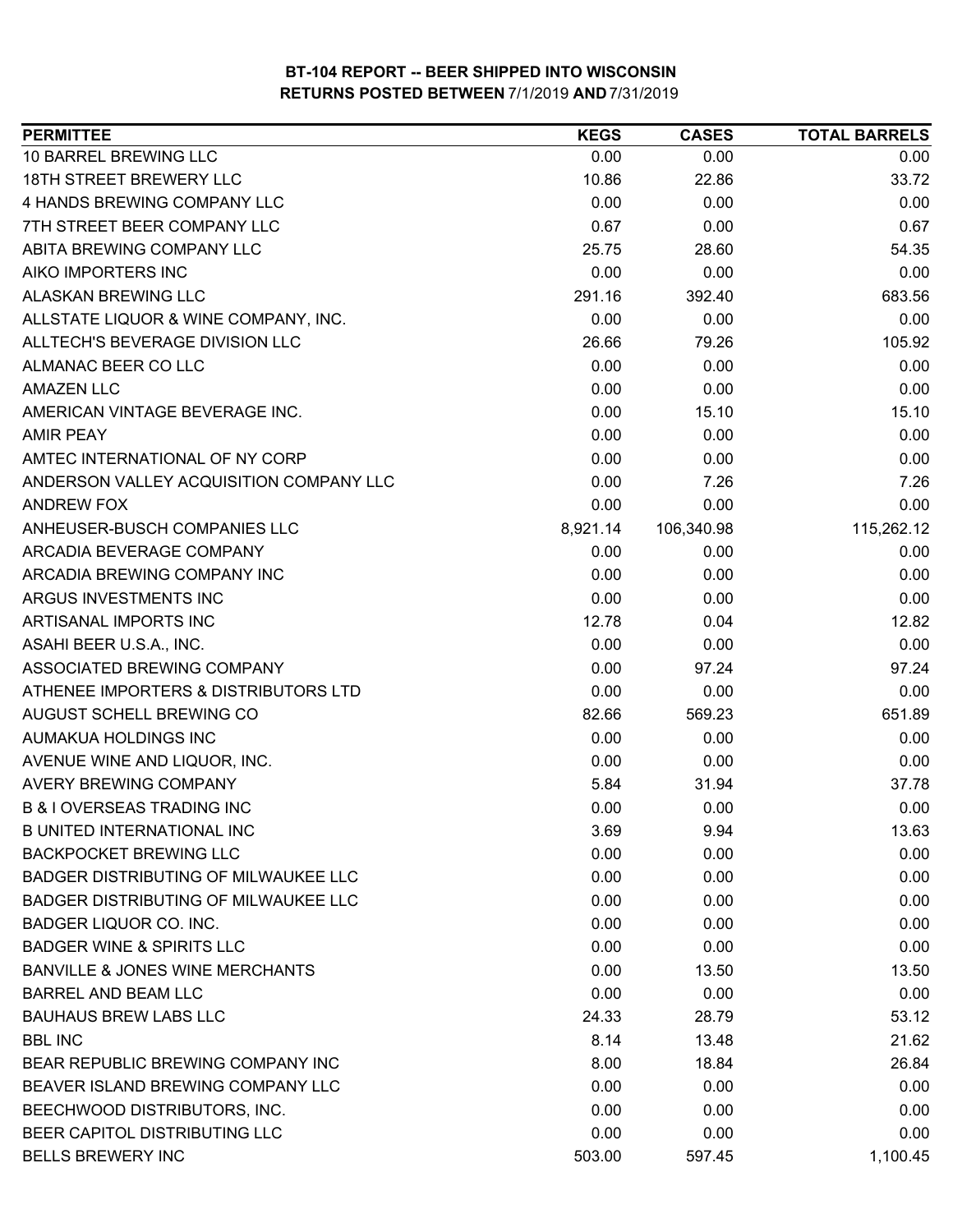| <b>PERMITTEE</b>                        | <b>KEGS</b> | <b>CASES</b> | <b>TOTAL BARRELS</b> |
|-----------------------------------------|-------------|--------------|----------------------|
| BENT PADDLE BREWING COMPANY             | 56.69       | 87.10        | 143.79               |
| BERNICK'S PEPSI-COLA OF DRESSER, INC.   | 0.00        | 0.00         | 0.00                 |
| <b>BIG SKY BREWING CO</b>               | 8.00        | 10.45        | 18.45                |
| BILL'S DISTRIBUTING, LTD.               | 0.00        | 0.00         | 0.00                 |
| <b>BINDING BRAUEREI USA INC</b>         | 40.91       | 202.97       | 243.88               |
| <b>BLACK LIST BEER LLC</b>              | 0.50        | 18.61        | 19.11                |
| <b>BLACKROCKS BREWERY LLC</b>           | 12.00       | 40.50        | 52.50                |
| BLUE BLOOD BREWING COMPANY, INC         | 0.00        | 0.00         | 0.00                 |
| BLUE POINT BREWING COMPANY INC          | 0.00        | 0.00         | 0.00                 |
| <b>BLUME BRAUHAUS LLC</b>               | 0.00        | 0.96         | 0.96                 |
| <b>BOSTON BEER CORPORATION</b>          | 231.00      | 7,475.95     | 7,706.95             |
| <b>BOULDER BEER INC</b>                 | 24.67       | 24.24        | 48.91                |
| BRAU BROTHERS BREWING COMPANY, LLC      | 0.00        | 0.00         | 0.00                 |
| BREAKTHRU BEVERAGE GROUP LLC            | 0.00        | 0.00         | 0.00                 |
| BREAKTHRU BEVERAGE GROUP LLC            | 0.00        | 0.00         | 0.00                 |
| BREAKTHRU BEVERAGE WISCONSIN NORTH LLC  | 0.00        | 0.00         | 0.00                 |
| <b>BRECKENRIDGE BREWERY LLC</b>         | 0.00        | 0.00         | 0.00                 |
| BREWDOG BREWING COMPANY LLC             | 0.00        | 0.00         | 0.00                 |
| <b>BRIAN EWING</b>                      | 8.80        | 32.83        | 41.63                |
| BROWN-FORMAN CORPORATION                | 0.00        | 361.54       | 361.54               |
| BUFFALO CREEK BREWING LLC               | 0.00        | 0.00         | 0.00                 |
| BUR OAK BREWING COMPANY LLC             | 0.00        | 0.00         | 0.00                 |
| C.J.W., INC.                            | 0.00        | 0.00         | 0.00                 |
| CANAL STREET BREWING CO LLC             | 211.00      | 1,506.00     | 1,717.00             |
| CAPITOL-HUSTING COMPANY, INC.           | 0.00        | 0.00         | 0.00                 |
| CARRIAGE HOUSE IMPORTS, LTD.            | 0.00        | 209.14       | 209.14               |
| CASCADE BREWING COMPANY LLC             | 0.00        | 0.00         | 0.00                 |
| CENTRAL BEER IMPORT & EXPORT INC        | 0.00        | 0.00         | 0.00                 |
| <b>CHAD YAKOBSON</b>                    | 14.04       | 23.32        | 37.36                |
| CHAS A BERNICK INC                      | 0.00        | 0.00         | 0.00                 |
| <b>CHASE HEALEY</b>                     | 0.00        | 0.00         | 0.00                 |
| <b>CHATHAM IMPORTS INC</b>              | 0.00        | 0.00         | 0.00                 |
| CHICAGO BREW WERKS INC                  | 0.00        | 0.00         | 0.00                 |
| <b>CHRIS MICHNER</b>                    | 16.00       | 33.39        | 49.39                |
| <b>CHRISTIAN P SCHAEFER</b>             | 0.00        | 0.00         | 0.00                 |
| CITY BREWING COMPANY, LLC               | 0.00        | 0.00         | 0.00                 |
| <b>CLASSIC BREWING COMPANY</b>          | 0.00        | 0.00         | 0.00                 |
| <b>COLD SPRING BREWING COMPANY</b>      | 0.00        | 0.00         | 0.00                 |
| CORONADO BREWING COMPANY INC            | 14.71       | 25.84        | 40.55                |
| <b>CRACOVIA BRANDS INC</b>              | 0.00        | 0.00         | 0.00                 |
| CRAFT BREW ALLIANCE INC                 | 0.00        | 0.00         | 0.00                 |
| <b>CRAFT REVOLUTION LLC</b>             | 7.00        | 18.28        | 25.28                |
| <b>CROWN IMPORTS LLC</b>                | 0.00        | 19,666.98    | 19,666.98            |
| <b>CRYSTAL LAKE BEER COMPANY</b>        | 4.16        | 0.58         | 4.74                 |
| <b>CUSTOM CALIFORNIA CRAFT BEER LLC</b> | 0.00        | 0.00         | 0.00                 |
|                                         |             |              |                      |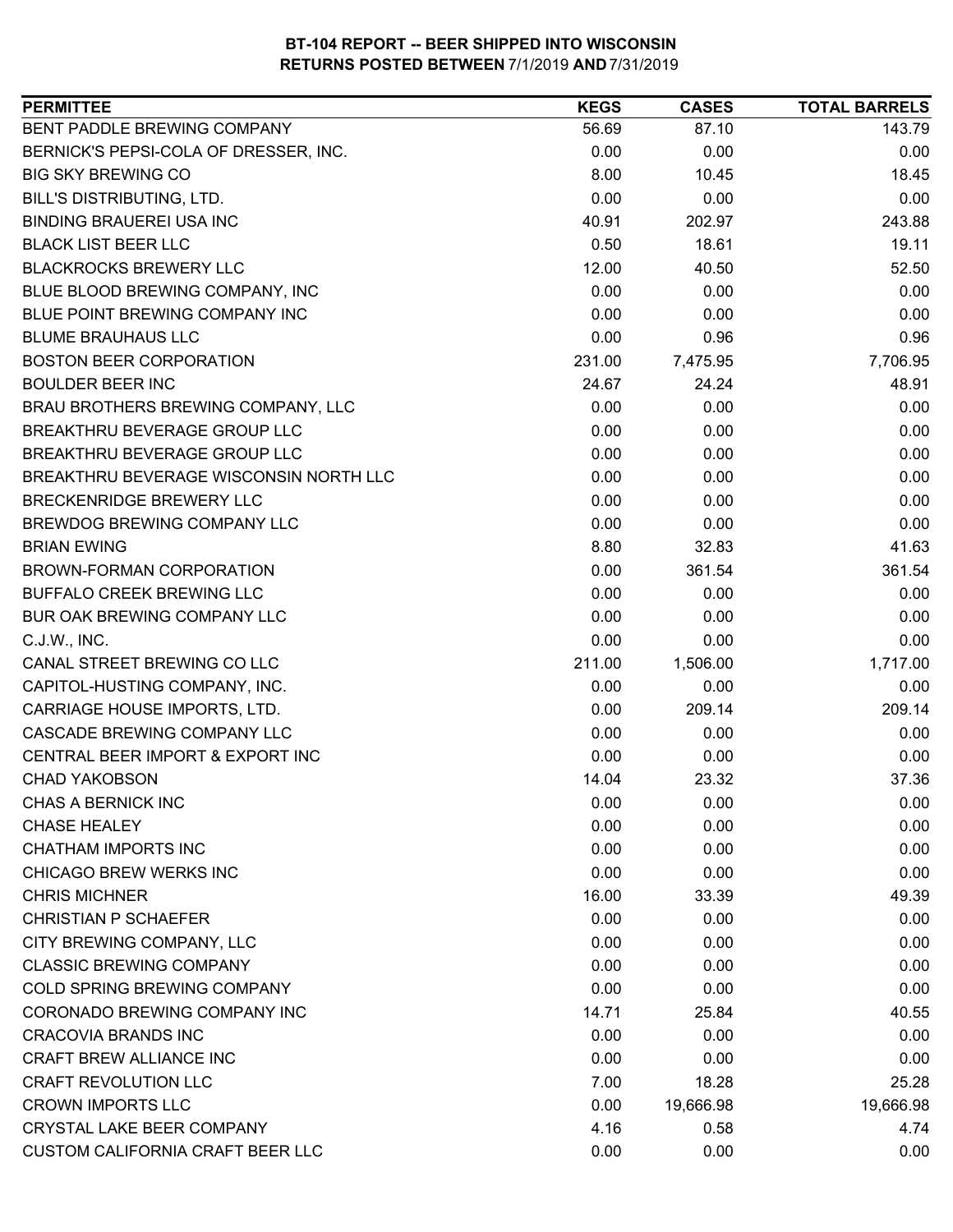| D&V INTERNATIONAL INC<br>0.00<br>0.00<br>0.00<br>DANGEROUS MAN BREWING COMPANY LLC<br>0.00<br>0.00<br>0.00<br>0.00<br><b>DANNY RAKOVIC</b><br>0.00<br>0.00<br>DAPPER BREWING COMPANY LLC<br>0.00<br>0.00<br>0.00<br>0.00<br>0.00<br>DEAN DISTRIBUTING, INC.<br>0.00<br>DEAN DISTRIBUTING, INC.<br>0.00<br>0.00<br>0.00<br><b>DEBORAH MARIE WINTER</b><br>0.00<br>0.00<br>0.00<br>DESCHUTES BREWERY INC<br>263.60<br>349.97<br>86.37<br><b>DESTIHL HOLDINGS LLC</b><br>24.83<br>55.89<br>80.72<br>DETROIT RIVERTOWN BREWING LLC<br>6.50<br>16.95<br>10.45<br>DIAGEO BEER COMPANY USA<br>4,114.03<br>340.71<br>3,773.32<br>DOANE DISTRIBUTING, INC.<br>0.00<br>0.00<br>0.00<br>DOGFISH HEAD CRAFT BREWERY LLC<br>214.42<br>271.76<br>57.34<br>0.00<br>0.00<br>0.00<br><b>DOYNA LTD</b><br>DREKKER BREWING COMPANY LLC<br>15.33<br>69.52<br>54.19<br>123.63<br>32.72<br>90.91<br>DUVEL MOORTGAT USA LTD<br>DYNAMITE BREWING LLC<br>1.34<br>14.31<br>15.65<br>E & J GALLO WINERY<br>0.00<br>7.10<br>7.10<br>EASTERN LIQUORS USA INC<br>0.00<br>0.00<br>0.00<br>EINSTOK BEER COMPANY LP<br>29.83<br>3.00<br>26.83<br>EL DORADO BEVERAGE CO<br>0.00<br>0.00<br>0.00<br>ELYSIAN BREWING COMPANY INC<br>0.00<br>0.00<br>0.00<br>EPIC BREWING COMPANY LLC<br>0.00<br>0.00<br>0.00<br>EPIC BREWING COMPANY LLC<br>27.60<br>17.50<br>10.10<br>FABIANO BROTHERS - WISCONSIN LLC<br>0.00<br>0.00<br>0.00<br>FINNEGANS BREW CO LLC<br>5.29<br>3.33<br>1.96<br><b>FISH BREWING CO</b><br>0.00<br>0.00<br>0.00<br>FLANIGAN DISTRIBUTING OF DOOR COUNTY, INC.<br>0.00<br>0.00<br>0.00 |
|----------------------------------------------------------------------------------------------------------------------------------------------------------------------------------------------------------------------------------------------------------------------------------------------------------------------------------------------------------------------------------------------------------------------------------------------------------------------------------------------------------------------------------------------------------------------------------------------------------------------------------------------------------------------------------------------------------------------------------------------------------------------------------------------------------------------------------------------------------------------------------------------------------------------------------------------------------------------------------------------------------------------------------------------------------------------------------------------------------------------------------------------------------------------------------------------------------------------------------------------------------------------------------------------------------------------------------------------------------------------------------------------------------------------------------------------------------------------------------------------------------------------------------------------------------------------|
|                                                                                                                                                                                                                                                                                                                                                                                                                                                                                                                                                                                                                                                                                                                                                                                                                                                                                                                                                                                                                                                                                                                                                                                                                                                                                                                                                                                                                                                                                                                                                                      |
|                                                                                                                                                                                                                                                                                                                                                                                                                                                                                                                                                                                                                                                                                                                                                                                                                                                                                                                                                                                                                                                                                                                                                                                                                                                                                                                                                                                                                                                                                                                                                                      |
|                                                                                                                                                                                                                                                                                                                                                                                                                                                                                                                                                                                                                                                                                                                                                                                                                                                                                                                                                                                                                                                                                                                                                                                                                                                                                                                                                                                                                                                                                                                                                                      |
|                                                                                                                                                                                                                                                                                                                                                                                                                                                                                                                                                                                                                                                                                                                                                                                                                                                                                                                                                                                                                                                                                                                                                                                                                                                                                                                                                                                                                                                                                                                                                                      |
|                                                                                                                                                                                                                                                                                                                                                                                                                                                                                                                                                                                                                                                                                                                                                                                                                                                                                                                                                                                                                                                                                                                                                                                                                                                                                                                                                                                                                                                                                                                                                                      |
|                                                                                                                                                                                                                                                                                                                                                                                                                                                                                                                                                                                                                                                                                                                                                                                                                                                                                                                                                                                                                                                                                                                                                                                                                                                                                                                                                                                                                                                                                                                                                                      |
|                                                                                                                                                                                                                                                                                                                                                                                                                                                                                                                                                                                                                                                                                                                                                                                                                                                                                                                                                                                                                                                                                                                                                                                                                                                                                                                                                                                                                                                                                                                                                                      |
|                                                                                                                                                                                                                                                                                                                                                                                                                                                                                                                                                                                                                                                                                                                                                                                                                                                                                                                                                                                                                                                                                                                                                                                                                                                                                                                                                                                                                                                                                                                                                                      |
|                                                                                                                                                                                                                                                                                                                                                                                                                                                                                                                                                                                                                                                                                                                                                                                                                                                                                                                                                                                                                                                                                                                                                                                                                                                                                                                                                                                                                                                                                                                                                                      |
|                                                                                                                                                                                                                                                                                                                                                                                                                                                                                                                                                                                                                                                                                                                                                                                                                                                                                                                                                                                                                                                                                                                                                                                                                                                                                                                                                                                                                                                                                                                                                                      |
|                                                                                                                                                                                                                                                                                                                                                                                                                                                                                                                                                                                                                                                                                                                                                                                                                                                                                                                                                                                                                                                                                                                                                                                                                                                                                                                                                                                                                                                                                                                                                                      |
|                                                                                                                                                                                                                                                                                                                                                                                                                                                                                                                                                                                                                                                                                                                                                                                                                                                                                                                                                                                                                                                                                                                                                                                                                                                                                                                                                                                                                                                                                                                                                                      |
|                                                                                                                                                                                                                                                                                                                                                                                                                                                                                                                                                                                                                                                                                                                                                                                                                                                                                                                                                                                                                                                                                                                                                                                                                                                                                                                                                                                                                                                                                                                                                                      |
|                                                                                                                                                                                                                                                                                                                                                                                                                                                                                                                                                                                                                                                                                                                                                                                                                                                                                                                                                                                                                                                                                                                                                                                                                                                                                                                                                                                                                                                                                                                                                                      |
|                                                                                                                                                                                                                                                                                                                                                                                                                                                                                                                                                                                                                                                                                                                                                                                                                                                                                                                                                                                                                                                                                                                                                                                                                                                                                                                                                                                                                                                                                                                                                                      |
|                                                                                                                                                                                                                                                                                                                                                                                                                                                                                                                                                                                                                                                                                                                                                                                                                                                                                                                                                                                                                                                                                                                                                                                                                                                                                                                                                                                                                                                                                                                                                                      |
|                                                                                                                                                                                                                                                                                                                                                                                                                                                                                                                                                                                                                                                                                                                                                                                                                                                                                                                                                                                                                                                                                                                                                                                                                                                                                                                                                                                                                                                                                                                                                                      |
|                                                                                                                                                                                                                                                                                                                                                                                                                                                                                                                                                                                                                                                                                                                                                                                                                                                                                                                                                                                                                                                                                                                                                                                                                                                                                                                                                                                                                                                                                                                                                                      |
|                                                                                                                                                                                                                                                                                                                                                                                                                                                                                                                                                                                                                                                                                                                                                                                                                                                                                                                                                                                                                                                                                                                                                                                                                                                                                                                                                                                                                                                                                                                                                                      |
|                                                                                                                                                                                                                                                                                                                                                                                                                                                                                                                                                                                                                                                                                                                                                                                                                                                                                                                                                                                                                                                                                                                                                                                                                                                                                                                                                                                                                                                                                                                                                                      |
|                                                                                                                                                                                                                                                                                                                                                                                                                                                                                                                                                                                                                                                                                                                                                                                                                                                                                                                                                                                                                                                                                                                                                                                                                                                                                                                                                                                                                                                                                                                                                                      |
|                                                                                                                                                                                                                                                                                                                                                                                                                                                                                                                                                                                                                                                                                                                                                                                                                                                                                                                                                                                                                                                                                                                                                                                                                                                                                                                                                                                                                                                                                                                                                                      |
|                                                                                                                                                                                                                                                                                                                                                                                                                                                                                                                                                                                                                                                                                                                                                                                                                                                                                                                                                                                                                                                                                                                                                                                                                                                                                                                                                                                                                                                                                                                                                                      |
|                                                                                                                                                                                                                                                                                                                                                                                                                                                                                                                                                                                                                                                                                                                                                                                                                                                                                                                                                                                                                                                                                                                                                                                                                                                                                                                                                                                                                                                                                                                                                                      |
|                                                                                                                                                                                                                                                                                                                                                                                                                                                                                                                                                                                                                                                                                                                                                                                                                                                                                                                                                                                                                                                                                                                                                                                                                                                                                                                                                                                                                                                                                                                                                                      |
|                                                                                                                                                                                                                                                                                                                                                                                                                                                                                                                                                                                                                                                                                                                                                                                                                                                                                                                                                                                                                                                                                                                                                                                                                                                                                                                                                                                                                                                                                                                                                                      |
|                                                                                                                                                                                                                                                                                                                                                                                                                                                                                                                                                                                                                                                                                                                                                                                                                                                                                                                                                                                                                                                                                                                                                                                                                                                                                                                                                                                                                                                                                                                                                                      |
|                                                                                                                                                                                                                                                                                                                                                                                                                                                                                                                                                                                                                                                                                                                                                                                                                                                                                                                                                                                                                                                                                                                                                                                                                                                                                                                                                                                                                                                                                                                                                                      |
| FLYING DOG BREWERY LLLP<br>3.67<br>29.61<br>33.28                                                                                                                                                                                                                                                                                                                                                                                                                                                                                                                                                                                                                                                                                                                                                                                                                                                                                                                                                                                                                                                                                                                                                                                                                                                                                                                                                                                                                                                                                                                    |
| 105.00<br>125.00<br>FOREIGN OBJECTS BEER COMPANY LLC<br>20.00                                                                                                                                                                                                                                                                                                                                                                                                                                                                                                                                                                                                                                                                                                                                                                                                                                                                                                                                                                                                                                                                                                                                                                                                                                                                                                                                                                                                                                                                                                        |
| FOUR SEASONS BEER DISTRIBUTORS INC<br>0.00<br>0.00<br>0.00                                                                                                                                                                                                                                                                                                                                                                                                                                                                                                                                                                                                                                                                                                                                                                                                                                                                                                                                                                                                                                                                                                                                                                                                                                                                                                                                                                                                                                                                                                           |
| FRANK BEER DISTRIBUTORS, INC.<br>0.00<br>0.00<br>0.00                                                                                                                                                                                                                                                                                                                                                                                                                                                                                                                                                                                                                                                                                                                                                                                                                                                                                                                                                                                                                                                                                                                                                                                                                                                                                                                                                                                                                                                                                                                |
| FRANK BEER SOUTH LLC<br>0.00<br>0.00<br>0.00                                                                                                                                                                                                                                                                                                                                                                                                                                                                                                                                                                                                                                                                                                                                                                                                                                                                                                                                                                                                                                                                                                                                                                                                                                                                                                                                                                                                                                                                                                                         |
| FRANK LIQUOR COMPANY, INC.<br>0.00<br>0.00<br>0.00                                                                                                                                                                                                                                                                                                                                                                                                                                                                                                                                                                                                                                                                                                                                                                                                                                                                                                                                                                                                                                                                                                                                                                                                                                                                                                                                                                                                                                                                                                                   |
| FRANK LIQUORS OF LA CROSSE, INC.<br>0.00<br>0.00<br>0.00                                                                                                                                                                                                                                                                                                                                                                                                                                                                                                                                                                                                                                                                                                                                                                                                                                                                                                                                                                                                                                                                                                                                                                                                                                                                                                                                                                                                                                                                                                             |
| <b>FRED R KARM JR</b><br>0.00<br>0.00<br>0.00                                                                                                                                                                                                                                                                                                                                                                                                                                                                                                                                                                                                                                                                                                                                                                                                                                                                                                                                                                                                                                                                                                                                                                                                                                                                                                                                                                                                                                                                                                                        |
| FULTON STREET BREWERY LLC<br>0.00<br>0.00<br>0.00                                                                                                                                                                                                                                                                                                                                                                                                                                                                                                                                                                                                                                                                                                                                                                                                                                                                                                                                                                                                                                                                                                                                                                                                                                                                                                                                                                                                                                                                                                                    |
| <b>G &amp; F DISTRIBUTING INC</b><br>0.00<br>0.00<br>0.00                                                                                                                                                                                                                                                                                                                                                                                                                                                                                                                                                                                                                                                                                                                                                                                                                                                                                                                                                                                                                                                                                                                                                                                                                                                                                                                                                                                                                                                                                                            |
| <b>G K SKAGGS INC</b><br>0.00<br>0.00<br>0.00                                                                                                                                                                                                                                                                                                                                                                                                                                                                                                                                                                                                                                                                                                                                                                                                                                                                                                                                                                                                                                                                                                                                                                                                                                                                                                                                                                                                                                                                                                                        |
| GELOSO BEVERAGE GROUP LLC<br>0.00<br>0.00<br>0.00                                                                                                                                                                                                                                                                                                                                                                                                                                                                                                                                                                                                                                                                                                                                                                                                                                                                                                                                                                                                                                                                                                                                                                                                                                                                                                                                                                                                                                                                                                                    |
| <b>GENERAL BEER DISTRIBUTORS CO.</b><br>0.00<br>0.00<br>0.00                                                                                                                                                                                                                                                                                                                                                                                                                                                                                                                                                                                                                                                                                                                                                                                                                                                                                                                                                                                                                                                                                                                                                                                                                                                                                                                                                                                                                                                                                                         |
| <b>GENERAL BEER DISTRIBUTORS CO. - MILWAUKEE</b><br>0.00<br>0.00<br>0.00                                                                                                                                                                                                                                                                                                                                                                                                                                                                                                                                                                                                                                                                                                                                                                                                                                                                                                                                                                                                                                                                                                                                                                                                                                                                                                                                                                                                                                                                                             |
| 0.00<br><b>GENERAL BEER-NORTHEAST INC</b><br>0.00<br>0.00                                                                                                                                                                                                                                                                                                                                                                                                                                                                                                                                                                                                                                                                                                                                                                                                                                                                                                                                                                                                                                                                                                                                                                                                                                                                                                                                                                                                                                                                                                            |
| 0.00<br><b>GENERAL BEER-NORTHEAST INC</b><br>0.00<br>0.00                                                                                                                                                                                                                                                                                                                                                                                                                                                                                                                                                                                                                                                                                                                                                                                                                                                                                                                                                                                                                                                                                                                                                                                                                                                                                                                                                                                                                                                                                                            |
| GENERAL BEER-NORTHWEST, INC.<br>0.00<br>0.00<br>0.00                                                                                                                                                                                                                                                                                                                                                                                                                                                                                                                                                                                                                                                                                                                                                                                                                                                                                                                                                                                                                                                                                                                                                                                                                                                                                                                                                                                                                                                                                                                 |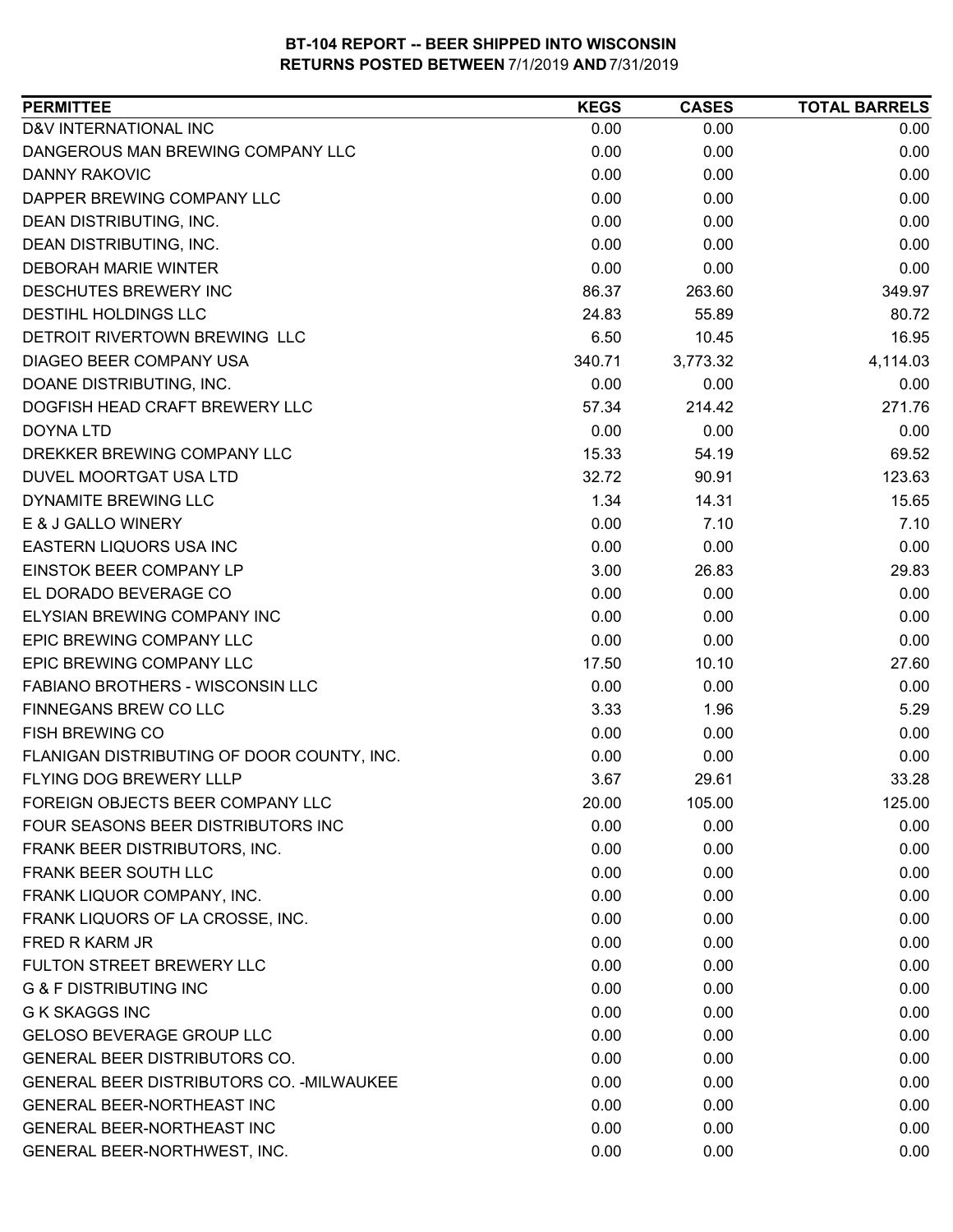| <b>PERMITTEE</b>                                  | <b>KEGS</b> | <b>CASES</b> | <b>TOTAL BARRELS</b> |
|---------------------------------------------------|-------------|--------------|----------------------|
| GENERAL BEER-NORTHWEST, INC.                      | 0.00        | 0.00         | 0.00                 |
| GENERAL BEER-NORTHWEST, INC.                      | 0.00        | 0.00         | 0.00                 |
| GENERAL BEVERAGE SALES CO.                        | 0.00        | 0.00         | 0.00                 |
| GENERAL BEVERAGE SALES CO. - OSHKOSH              | 0.00        | 0.00         | 0.00                 |
| GENERAL BEVERAGE SALES CO.-MILWAUKEE              | 0.00        | 0.00         | 0.00                 |
| <b>GEORGE BOZIC JR</b>                            | 7.92        | 0.00         | 7.92                 |
| <b>GLOBAL VILLAGE IMPORTS LLC</b>                 | 0.00        | 0.00         | 0.00                 |
| <b>GMB PARTNERS LLC</b>                           | 37.33       | 111.88       | 149.21               |
| <b>GOOD OMEN BOTTLING LLC</b>                     | 0.00        | 0.00         | 0.00                 |
| <b>GREEN BENCH BREWING CO LLC</b>                 | 11.33       | 16.48        | 27.81                |
| <b>GREGORY S HARDMAN</b>                          | 0.00        | 4.52         | 4.52                 |
| H C FOODS CO LTD                                  | 0.00        | 1.35         | 1.35                 |
| HARPOON DISTRIBUTING COMPANY                      | 25.16       | 39.97        | 65.13                |
| HEINEKEN USA INCORPORATED                         | 130.90      | 3,778.43     | 3,909.33             |
| HENDRICKS BEVERAGE, INC.                          | 0.00        | 0.00         | 0.00                 |
| HOFBRAUHAUS OF AMERICA, LLC                       | 138.06      | 23.00        | 161.06               |
| <b>HOME BREW MART INC</b>                         | 0.00        | 56.17        | 56.17                |
| HOP BUTCHER FOR THE WORLD LLC                     | 0.00        | 0.00         | 0.00                 |
| <b>ILLYRIAN IMPORT INC</b>                        | 0.00        | 0.00         | 0.00                 |
| INDEED BREWING COMPANY LLC                        | 56.85       | 76.49        | 133.34               |
| INDIAN PEAKS BREWING COMPANY                      | 40.00       | 46.08        | 86.08                |
| <b>INTERNATIONAL DISTILLERS &amp; VINTERS LTD</b> | 0.00        | 9.85         | 9.85                 |
| INTERTRADE USA COMPANY                            | 0.00        | 0.00         | 0.00                 |
| <b>IRENE WAGNER</b>                               | 43.46       | 17.55        | 61.01                |
| <b>IRON HORSE BEVERAGE LLC</b>                    | 0.00        | 14.72        | 14.72                |
| <b>ISLAND CITY BREWING COMPANY LLC</b>            | 1.55        | 0.00         | 1.55                 |
| <b>JAW PROPERTIES LLC</b>                         | 0.00        | 0.00         | 0.00                 |
| <b>JBR BREWING LLC</b>                            | 0.00        | 0.00         | 0.00                 |
| <b>JDZ INC</b>                                    | 0.00        | 0.00         | 0.00                 |
| <b>JOHN J COLLETTI</b>                            | 0.00        | 0.00         | 0.00                 |
| JOHNSON BROTHERS OF WISCONSIN INC                 | 0.00        | 0.00         | 0.00                 |
| <b>JOSHUA DETH</b>                                | 56.84       | 212.06       | 268.90               |
| <b>KEWEENAW BREWING CO LLC</b>                    | 108.00      | 96.31        | 204.31               |
| KOJIMA & INTERNATIONAL ASSOCIATES INC             | 0.00        | 0.00         | 0.00                 |
| KREBS BREWING CO., INC.                           | 0.80        | 20.30        | 21.10                |
| KUHNHENN BREWING CO LLC                           | 0.00        | 0.00         | 0.00                 |
| <b>KYSELA PERE ET FILS LTD</b>                    | 0.00        | 0.00         | 0.00                 |
| LA CROSSE BEVERAGE LLC                            | 0.00        | 0.00         | 0.00                 |
| LABATT USA OPERATING CO LLC                       | 0.00        | 3,004.02     | 3,004.02             |
| <b>LAGUNITAS BREWING CO</b>                       | 150.50      | 436.31       | 586.81               |
| LAKE SUPERIOR BREWING CO LLC                      | 12.17       | 27.15        | 39.32                |
| LARRY'S DISTRIBUTING CO., INC.                    | 0.00        | 0.00         | 0.00                 |
| LEE BEVERAGE OF WISCONSIN LLC                     | 0.00        | 0.00         | 0.00                 |
| LEE BEVERAGE OF WISCONSIN LLC                     | 0.00        | 0.00         | 0.00                 |
| LEE BEVERAGE OF WISCONSIN LLC                     | 0.00        | 0.00         | 0.00                 |
|                                                   |             |              |                      |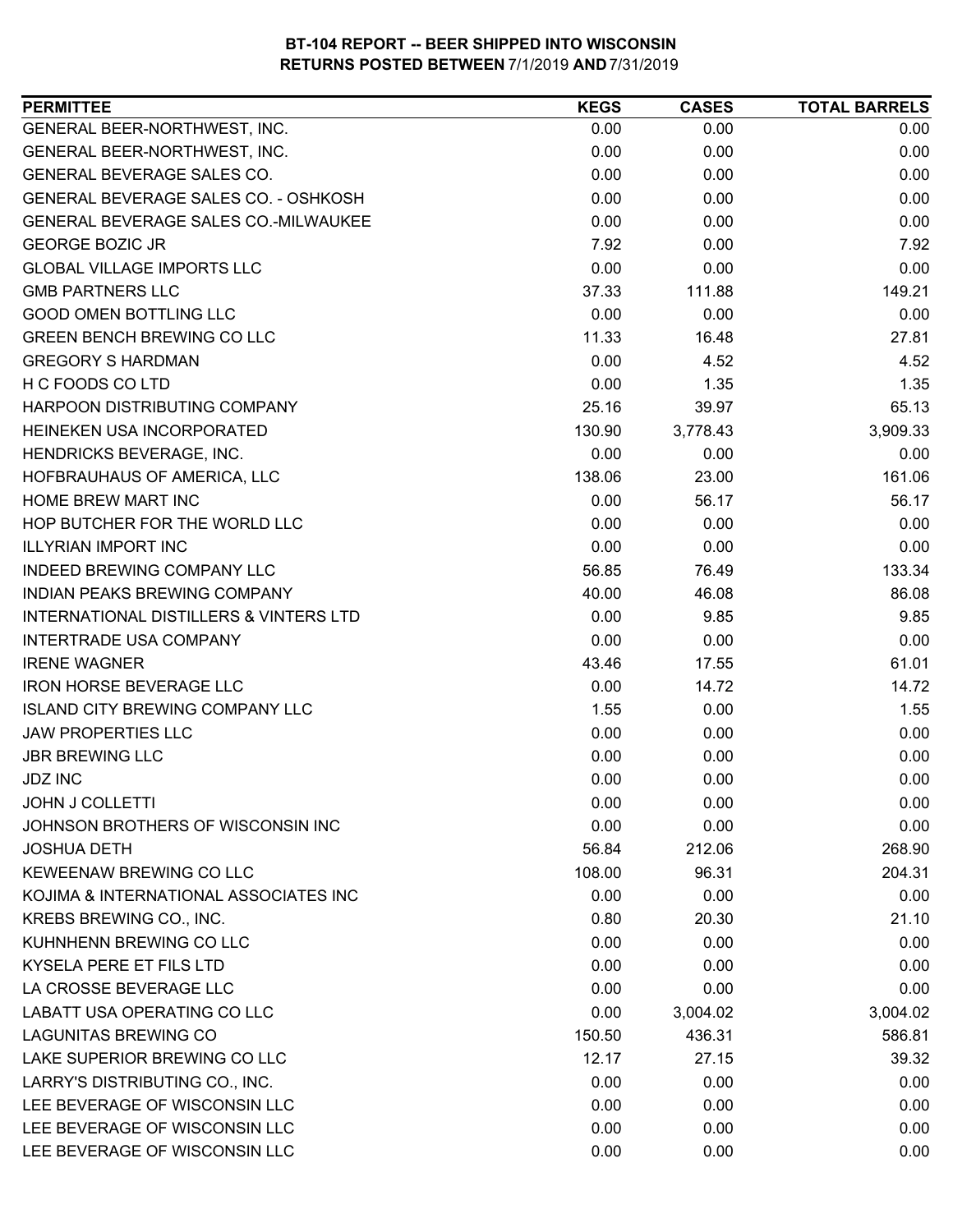| <b>PERMITTEE</b>                     | <b>KEGS</b> | <b>CASES</b> | <b>TOTAL BARRELS</b> |
|--------------------------------------|-------------|--------------|----------------------|
| LEFT COAST BREWING CO                | 0.00        | 0.00         | 0.00                 |
| LENA BEVERAGE COMPANY                | 3.50        | 0.59         | 4.09                 |
| LIFT BRIDGE BREWING TECHNOLOGIES LLC | 115.34      | 336.62       | 451.96               |
| LONGSTOCK III LLC                    | 0.00        | 0.00         | 0.00                 |
| LOUIS GLUNZ BEER INC                 | 2.00        | 19.00        | 21.00                |
| <b>LUPULIN BREWING LLC</b>           | 1.67        | 1.91         | 3.58                 |
| MAINE BEER COMPANY, LLC              | 0.00        | 0.00         | 0.00                 |
| <b>MANKATO BREWERY LLC</b>           | 0.00        | 0.00         | 0.00                 |
| <b>MARK ANTHONY BRANDS INC</b>       | 0.00        | 10,703.70    | 10,703.70            |
| <b>MARKERS EDGE LLC</b>              | 0.00        | 594.98       | 594.98               |
| MERCENARY BREWERY & DISTILLERY LLC   | 0.00        | 0.00         | 0.00                 |
| MERCHANT DU VIN CORPORATION          | 0.00        | 0.00         | 0.00                 |
| METROPOLITAN BREWING LLC             | 0.00        | 0.00         | 0.00                 |
| <b>MHW LTD</b>                       | 24.01       | 8.66         | 32.67                |
| MIA BREWERY CO. INC.                 | 0.00        | 0.00         | 0.00                 |
| <b>MICHAEL G ANSAY</b>               | 49.11       | 0.00         | 49.11                |
| MICHAUD DISTRIBUTING INC             | 0.00        | 0.00         | 0.00                 |
| MIGHTY SWELL COCKTAIL COMPANY LLC    | 0.00        | 0.00         | 0.00                 |
| MIKERPHONE BREWING LLC               | 0.00        | 0.00         | 0.00                 |
| MILLERCOORS LLC                      | 1,398.25    | 14,619.07    | 16,017.32            |
| MONKLESS BREWING LLC                 | 1.32        | 4.18         | 5.50                 |
| MOR-DALL ENTERPRISES INC.            | 0.00        | 0.00         | 0.00                 |
| MUTUAL WHOLESALE LIQUOR INC          | 0.00        | 0.00         | 0.00                 |
| <b>NDC SYSTEMS LP</b>                | 77.70       | 0.00         | 77.70                |
| NEBRASKA BREWING CO INC              | 4.00        | 6.50         | 10.50                |
| NEW BELGIUM BREWING COMPANY INC      | 343.18      | 1,274.58     | 1,617.76             |
| NEW HOLLAND BREWING CO LLC           | 0.00        | 0.00         | 0.00                 |
| NEW YORK MUTUAL TRADING CO INC       | 0.00        | 1.07         | 1.07                 |
| NOELKE DISTRIBUTORS, INC.            | 0.00        | 0.00         | 0.00                 |
| NORTH COAST BREWING CO INC           | 0.00        | 20.90        | 20.90                |
| NORTHERN UNITED BREWING COMPANY, LLC | 0.00        | 0.00         | 0.00                 |
| NOUVEAU VENTURES LLC                 | 0.00        | 8.90         | 8.90                 |
| <b>ODELL BREWING COMPANY</b>         | 69.00       | 148.79       | 217.79               |
| OFF-KILTER BREWING INC               | 1.50        | 2.85         | 4.35                 |
| OREGON BREWING COMPANY INC           | 10.22       | 44.54        | 54.76                |
| OSKAR BLUES BREWERY LLC              | 52.49       | 445.97       | 498.46               |
| OTT SCHWEITZER DISTRIBUTORSHIP, INC. | 0.00        | 0.00         | 0.00                 |
| PABST BREWING COMPANY LLC            | 57.33       | 652.39       | 709.72               |
| PALS BREWING COMPANY, LLC            | 0.00        | 0.00         | 0.00                 |
| PAMPA BEVERAGES LLC                  | 0.00        | 0.00         | 0.00                 |
| PARK RIDGE DISTRIBUTING, INC.        | 0.00        | 0.00         | 0.00                 |
| PATERNO IMPORTS LTD                  | 0.00        | 0.00         | 0.00                 |
| PAULANER USA LLC                     | 287.19      | 434.08       | 721.27               |
| PEHLER DISTRIBUTING, INC.            | 0.00        | 0.00         | 0.00                 |
| PERENNIAL PARTNERS LLC               | 0.00        | 0.00         | 0.00                 |
|                                      |             |              |                      |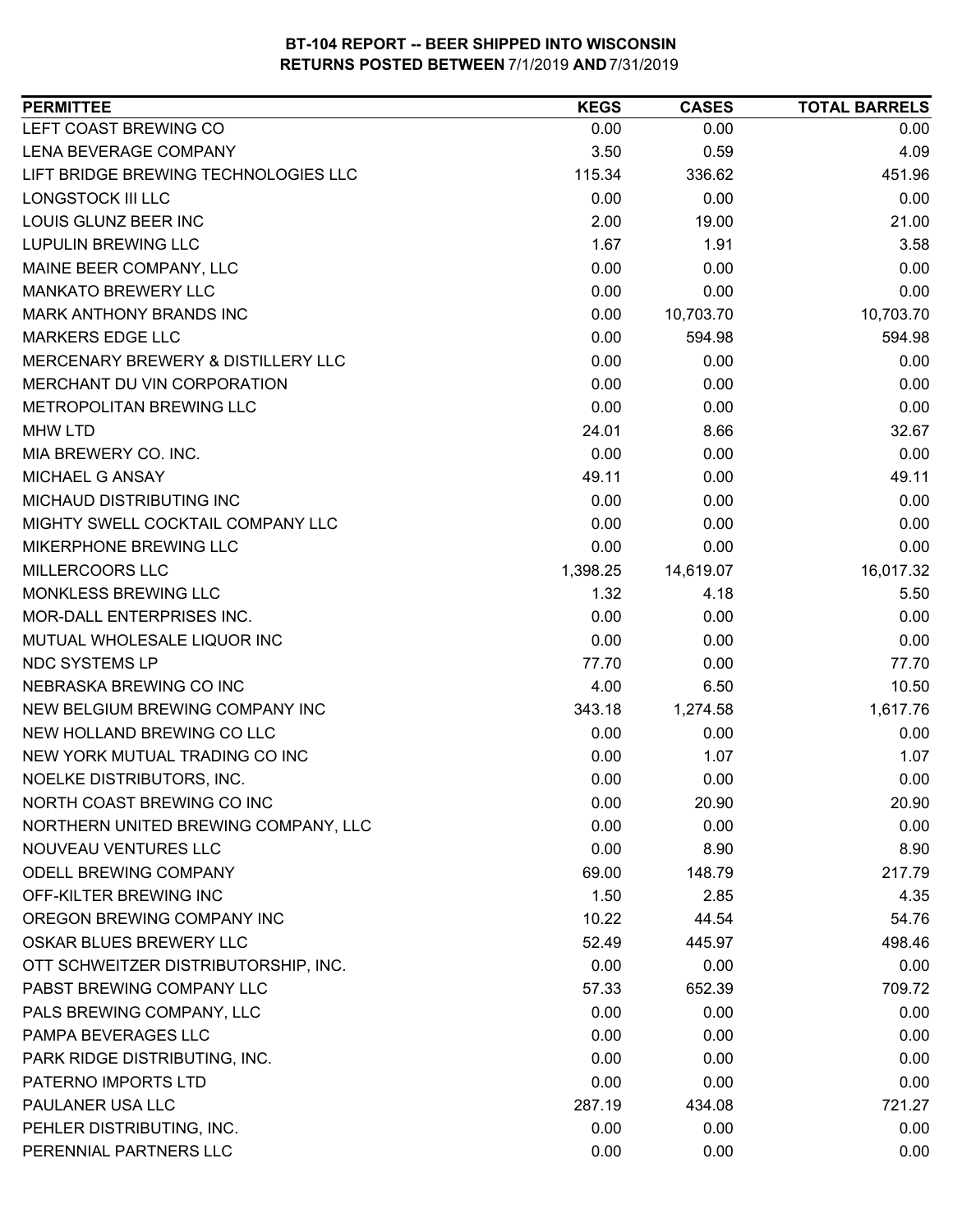| PETOSKEY BREWING COMPANY LLC<br>0.00<br>0.00<br>0.00<br>PHIL KNUTSEN<br>0.00<br>0.00<br>0.00<br>PHILLIPS WINE COMPANY<br>0.00<br>0.00<br>0.00<br>12.38<br>PIPEWORKS PRODUCTION LLC<br>63.24<br>75.62<br>0.00<br>PROST BREWING COMPANY LLC<br>5.22<br>5.22<br>RATAS WHOLESALE LIQUOR COMPANY<br>0.00<br>0.00<br>0.00<br>S. & S. DISTRIBUTING, INC.<br>0.00<br>0.00<br>0.00<br>S. & S. DISTRIBUTING, INC.<br>0.00<br>0.00<br>0.00<br>SAPPORO USA INC<br>7.99<br>31.08<br>23.09<br>SARATOGA LIQUOR CO., INC.<br>0.00<br>0.00<br>0.00<br>26.83<br>61.68<br>SAUGATUCK BREWING COMPANY INC<br>34.85<br>0.00<br>18.87<br><b>SHANE WELCH</b><br>18.87<br>3.45<br>3.64<br>7.09<br>SHELTON BROTHERS INC<br><b>SHORTS BREWING COMPANY</b><br>5.17<br>28.76<br>23.59<br>1,069.88<br>138.26<br>931.62<br>SIERRA NEVADA BREWING COMPANY<br>0.00<br>0.00<br>0.00<br>SINGHA NORTH AMERICA INC<br>5.67<br>13.41<br>SOLEMN OATH BREWERY LLC<br>7.74<br>SOUTHERN GRIST BREWING COMPANY<br>4.00<br>4.77<br>0.77<br>SOUTHERN TIER BREWING COMPANY LLC<br>0.00<br>10.45<br>10.45<br>SP3 LLC<br>0.00<br>0.00<br>0.00<br><b>SRB OPERATIONS LLC</b><br>0.00<br>0.00<br>0.00<br>ST KILLIAN IMPORTING CO INC<br>30.69<br>174.75<br>144.06<br>STANLEY STAWSKI DIST CO INC<br>0.00<br>0.00<br>0.00<br><b>STEVE CRIDER</b><br>0.00<br>0.00<br>0.00<br>29.34<br>166.43<br>195.77<br>STONE BREWING CO LLC<br>SUGAR CREEK ACQUISITION LLC<br>0.00<br>0.00<br>0.00<br>SUMMIT BREWING COMPANY<br>230.82<br>503.05<br>733.87<br>SUN KING BREWING CO LLC<br>0.00<br>0.00<br>0.00<br>SUPERIOR BEVERAGES LLC<br>0.00<br>0.00<br>0.00<br><b>SURLY BREWING COMPANY</b><br>261.67<br>435.85<br>697.52<br>SURVILLE ENTERPRISES CORP<br>0.00<br>0.00<br>0.00<br>SYLWESTER KOLAKOWSKI<br>25.81<br>0.00<br>25.81<br>TABLEBLUFF BREWING CO INC<br>0.00<br>0.00<br>0.00<br><b>TERRAPIN BEER COMPANY LLC</b><br>130.50<br>150.70<br>281.20<br>THE BROOKLYN BREWERY CORPORATION<br>0.00<br>0.00<br>0.00<br>THE BRUERY LLC<br>0.00<br>0.00<br>0.00<br>THE CHURCH STREET BREWING COMPANY LLC<br>0.00<br>0.00<br>0.00<br>THE GAMBRINUS COMPANY<br>26.00<br>197.41<br>223.41<br>THE GREAT LAKES BREWING CO<br>50.18<br>85.33<br>135.51<br>THE R.S. LIPMAN COMPANY<br>0.00<br>0.00<br>0.00<br><b>TIGHTHEAD BREWING COMPANY</b><br>0.00<br>0.00<br>0.00<br><b>TOPPLING GOLIATH INC</b><br>211.50<br>185.80<br>397.30<br>TRIANGLE DISTRIBUTING COMPANY, INC.<br>0.00<br>0.00<br>0.00<br><b>TROIKA BREWING COMPANY LLC</b><br>0.00<br>0.00<br>0.00<br>TRUCKEE CRAFT BREWING<br>0.00<br>0.00<br>0.00 | <b>PERMITTEE</b> | <b>KEGS</b> | <b>CASES</b> | <b>TOTAL BARRELS</b> |
|-------------------------------------------------------------------------------------------------------------------------------------------------------------------------------------------------------------------------------------------------------------------------------------------------------------------------------------------------------------------------------------------------------------------------------------------------------------------------------------------------------------------------------------------------------------------------------------------------------------------------------------------------------------------------------------------------------------------------------------------------------------------------------------------------------------------------------------------------------------------------------------------------------------------------------------------------------------------------------------------------------------------------------------------------------------------------------------------------------------------------------------------------------------------------------------------------------------------------------------------------------------------------------------------------------------------------------------------------------------------------------------------------------------------------------------------------------------------------------------------------------------------------------------------------------------------------------------------------------------------------------------------------------------------------------------------------------------------------------------------------------------------------------------------------------------------------------------------------------------------------------------------------------------------------------------------------------------------------------------------------------------------------------------------------------------------------------------------------------------------------------------------------------------------------------------------------------------------------------------------------------------------------------------------------------------------------------------------------------------------------------------------------------------------------------------------------------------------------------------------------------------------------------------------|------------------|-------------|--------------|----------------------|
|                                                                                                                                                                                                                                                                                                                                                                                                                                                                                                                                                                                                                                                                                                                                                                                                                                                                                                                                                                                                                                                                                                                                                                                                                                                                                                                                                                                                                                                                                                                                                                                                                                                                                                                                                                                                                                                                                                                                                                                                                                                                                                                                                                                                                                                                                                                                                                                                                                                                                                                                           |                  |             |              |                      |
|                                                                                                                                                                                                                                                                                                                                                                                                                                                                                                                                                                                                                                                                                                                                                                                                                                                                                                                                                                                                                                                                                                                                                                                                                                                                                                                                                                                                                                                                                                                                                                                                                                                                                                                                                                                                                                                                                                                                                                                                                                                                                                                                                                                                                                                                                                                                                                                                                                                                                                                                           |                  |             |              |                      |
|                                                                                                                                                                                                                                                                                                                                                                                                                                                                                                                                                                                                                                                                                                                                                                                                                                                                                                                                                                                                                                                                                                                                                                                                                                                                                                                                                                                                                                                                                                                                                                                                                                                                                                                                                                                                                                                                                                                                                                                                                                                                                                                                                                                                                                                                                                                                                                                                                                                                                                                                           |                  |             |              |                      |
|                                                                                                                                                                                                                                                                                                                                                                                                                                                                                                                                                                                                                                                                                                                                                                                                                                                                                                                                                                                                                                                                                                                                                                                                                                                                                                                                                                                                                                                                                                                                                                                                                                                                                                                                                                                                                                                                                                                                                                                                                                                                                                                                                                                                                                                                                                                                                                                                                                                                                                                                           |                  |             |              |                      |
|                                                                                                                                                                                                                                                                                                                                                                                                                                                                                                                                                                                                                                                                                                                                                                                                                                                                                                                                                                                                                                                                                                                                                                                                                                                                                                                                                                                                                                                                                                                                                                                                                                                                                                                                                                                                                                                                                                                                                                                                                                                                                                                                                                                                                                                                                                                                                                                                                                                                                                                                           |                  |             |              |                      |
|                                                                                                                                                                                                                                                                                                                                                                                                                                                                                                                                                                                                                                                                                                                                                                                                                                                                                                                                                                                                                                                                                                                                                                                                                                                                                                                                                                                                                                                                                                                                                                                                                                                                                                                                                                                                                                                                                                                                                                                                                                                                                                                                                                                                                                                                                                                                                                                                                                                                                                                                           |                  |             |              |                      |
|                                                                                                                                                                                                                                                                                                                                                                                                                                                                                                                                                                                                                                                                                                                                                                                                                                                                                                                                                                                                                                                                                                                                                                                                                                                                                                                                                                                                                                                                                                                                                                                                                                                                                                                                                                                                                                                                                                                                                                                                                                                                                                                                                                                                                                                                                                                                                                                                                                                                                                                                           |                  |             |              |                      |
|                                                                                                                                                                                                                                                                                                                                                                                                                                                                                                                                                                                                                                                                                                                                                                                                                                                                                                                                                                                                                                                                                                                                                                                                                                                                                                                                                                                                                                                                                                                                                                                                                                                                                                                                                                                                                                                                                                                                                                                                                                                                                                                                                                                                                                                                                                                                                                                                                                                                                                                                           |                  |             |              |                      |
|                                                                                                                                                                                                                                                                                                                                                                                                                                                                                                                                                                                                                                                                                                                                                                                                                                                                                                                                                                                                                                                                                                                                                                                                                                                                                                                                                                                                                                                                                                                                                                                                                                                                                                                                                                                                                                                                                                                                                                                                                                                                                                                                                                                                                                                                                                                                                                                                                                                                                                                                           |                  |             |              |                      |
|                                                                                                                                                                                                                                                                                                                                                                                                                                                                                                                                                                                                                                                                                                                                                                                                                                                                                                                                                                                                                                                                                                                                                                                                                                                                                                                                                                                                                                                                                                                                                                                                                                                                                                                                                                                                                                                                                                                                                                                                                                                                                                                                                                                                                                                                                                                                                                                                                                                                                                                                           |                  |             |              |                      |
|                                                                                                                                                                                                                                                                                                                                                                                                                                                                                                                                                                                                                                                                                                                                                                                                                                                                                                                                                                                                                                                                                                                                                                                                                                                                                                                                                                                                                                                                                                                                                                                                                                                                                                                                                                                                                                                                                                                                                                                                                                                                                                                                                                                                                                                                                                                                                                                                                                                                                                                                           |                  |             |              |                      |
|                                                                                                                                                                                                                                                                                                                                                                                                                                                                                                                                                                                                                                                                                                                                                                                                                                                                                                                                                                                                                                                                                                                                                                                                                                                                                                                                                                                                                                                                                                                                                                                                                                                                                                                                                                                                                                                                                                                                                                                                                                                                                                                                                                                                                                                                                                                                                                                                                                                                                                                                           |                  |             |              |                      |
|                                                                                                                                                                                                                                                                                                                                                                                                                                                                                                                                                                                                                                                                                                                                                                                                                                                                                                                                                                                                                                                                                                                                                                                                                                                                                                                                                                                                                                                                                                                                                                                                                                                                                                                                                                                                                                                                                                                                                                                                                                                                                                                                                                                                                                                                                                                                                                                                                                                                                                                                           |                  |             |              |                      |
|                                                                                                                                                                                                                                                                                                                                                                                                                                                                                                                                                                                                                                                                                                                                                                                                                                                                                                                                                                                                                                                                                                                                                                                                                                                                                                                                                                                                                                                                                                                                                                                                                                                                                                                                                                                                                                                                                                                                                                                                                                                                                                                                                                                                                                                                                                                                                                                                                                                                                                                                           |                  |             |              |                      |
|                                                                                                                                                                                                                                                                                                                                                                                                                                                                                                                                                                                                                                                                                                                                                                                                                                                                                                                                                                                                                                                                                                                                                                                                                                                                                                                                                                                                                                                                                                                                                                                                                                                                                                                                                                                                                                                                                                                                                                                                                                                                                                                                                                                                                                                                                                                                                                                                                                                                                                                                           |                  |             |              |                      |
|                                                                                                                                                                                                                                                                                                                                                                                                                                                                                                                                                                                                                                                                                                                                                                                                                                                                                                                                                                                                                                                                                                                                                                                                                                                                                                                                                                                                                                                                                                                                                                                                                                                                                                                                                                                                                                                                                                                                                                                                                                                                                                                                                                                                                                                                                                                                                                                                                                                                                                                                           |                  |             |              |                      |
|                                                                                                                                                                                                                                                                                                                                                                                                                                                                                                                                                                                                                                                                                                                                                                                                                                                                                                                                                                                                                                                                                                                                                                                                                                                                                                                                                                                                                                                                                                                                                                                                                                                                                                                                                                                                                                                                                                                                                                                                                                                                                                                                                                                                                                                                                                                                                                                                                                                                                                                                           |                  |             |              |                      |
|                                                                                                                                                                                                                                                                                                                                                                                                                                                                                                                                                                                                                                                                                                                                                                                                                                                                                                                                                                                                                                                                                                                                                                                                                                                                                                                                                                                                                                                                                                                                                                                                                                                                                                                                                                                                                                                                                                                                                                                                                                                                                                                                                                                                                                                                                                                                                                                                                                                                                                                                           |                  |             |              |                      |
|                                                                                                                                                                                                                                                                                                                                                                                                                                                                                                                                                                                                                                                                                                                                                                                                                                                                                                                                                                                                                                                                                                                                                                                                                                                                                                                                                                                                                                                                                                                                                                                                                                                                                                                                                                                                                                                                                                                                                                                                                                                                                                                                                                                                                                                                                                                                                                                                                                                                                                                                           |                  |             |              |                      |
|                                                                                                                                                                                                                                                                                                                                                                                                                                                                                                                                                                                                                                                                                                                                                                                                                                                                                                                                                                                                                                                                                                                                                                                                                                                                                                                                                                                                                                                                                                                                                                                                                                                                                                                                                                                                                                                                                                                                                                                                                                                                                                                                                                                                                                                                                                                                                                                                                                                                                                                                           |                  |             |              |                      |
|                                                                                                                                                                                                                                                                                                                                                                                                                                                                                                                                                                                                                                                                                                                                                                                                                                                                                                                                                                                                                                                                                                                                                                                                                                                                                                                                                                                                                                                                                                                                                                                                                                                                                                                                                                                                                                                                                                                                                                                                                                                                                                                                                                                                                                                                                                                                                                                                                                                                                                                                           |                  |             |              |                      |
|                                                                                                                                                                                                                                                                                                                                                                                                                                                                                                                                                                                                                                                                                                                                                                                                                                                                                                                                                                                                                                                                                                                                                                                                                                                                                                                                                                                                                                                                                                                                                                                                                                                                                                                                                                                                                                                                                                                                                                                                                                                                                                                                                                                                                                                                                                                                                                                                                                                                                                                                           |                  |             |              |                      |
|                                                                                                                                                                                                                                                                                                                                                                                                                                                                                                                                                                                                                                                                                                                                                                                                                                                                                                                                                                                                                                                                                                                                                                                                                                                                                                                                                                                                                                                                                                                                                                                                                                                                                                                                                                                                                                                                                                                                                                                                                                                                                                                                                                                                                                                                                                                                                                                                                                                                                                                                           |                  |             |              |                      |
|                                                                                                                                                                                                                                                                                                                                                                                                                                                                                                                                                                                                                                                                                                                                                                                                                                                                                                                                                                                                                                                                                                                                                                                                                                                                                                                                                                                                                                                                                                                                                                                                                                                                                                                                                                                                                                                                                                                                                                                                                                                                                                                                                                                                                                                                                                                                                                                                                                                                                                                                           |                  |             |              |                      |
|                                                                                                                                                                                                                                                                                                                                                                                                                                                                                                                                                                                                                                                                                                                                                                                                                                                                                                                                                                                                                                                                                                                                                                                                                                                                                                                                                                                                                                                                                                                                                                                                                                                                                                                                                                                                                                                                                                                                                                                                                                                                                                                                                                                                                                                                                                                                                                                                                                                                                                                                           |                  |             |              |                      |
|                                                                                                                                                                                                                                                                                                                                                                                                                                                                                                                                                                                                                                                                                                                                                                                                                                                                                                                                                                                                                                                                                                                                                                                                                                                                                                                                                                                                                                                                                                                                                                                                                                                                                                                                                                                                                                                                                                                                                                                                                                                                                                                                                                                                                                                                                                                                                                                                                                                                                                                                           |                  |             |              |                      |
|                                                                                                                                                                                                                                                                                                                                                                                                                                                                                                                                                                                                                                                                                                                                                                                                                                                                                                                                                                                                                                                                                                                                                                                                                                                                                                                                                                                                                                                                                                                                                                                                                                                                                                                                                                                                                                                                                                                                                                                                                                                                                                                                                                                                                                                                                                                                                                                                                                                                                                                                           |                  |             |              |                      |
|                                                                                                                                                                                                                                                                                                                                                                                                                                                                                                                                                                                                                                                                                                                                                                                                                                                                                                                                                                                                                                                                                                                                                                                                                                                                                                                                                                                                                                                                                                                                                                                                                                                                                                                                                                                                                                                                                                                                                                                                                                                                                                                                                                                                                                                                                                                                                                                                                                                                                                                                           |                  |             |              |                      |
|                                                                                                                                                                                                                                                                                                                                                                                                                                                                                                                                                                                                                                                                                                                                                                                                                                                                                                                                                                                                                                                                                                                                                                                                                                                                                                                                                                                                                                                                                                                                                                                                                                                                                                                                                                                                                                                                                                                                                                                                                                                                                                                                                                                                                                                                                                                                                                                                                                                                                                                                           |                  |             |              |                      |
|                                                                                                                                                                                                                                                                                                                                                                                                                                                                                                                                                                                                                                                                                                                                                                                                                                                                                                                                                                                                                                                                                                                                                                                                                                                                                                                                                                                                                                                                                                                                                                                                                                                                                                                                                                                                                                                                                                                                                                                                                                                                                                                                                                                                                                                                                                                                                                                                                                                                                                                                           |                  |             |              |                      |
|                                                                                                                                                                                                                                                                                                                                                                                                                                                                                                                                                                                                                                                                                                                                                                                                                                                                                                                                                                                                                                                                                                                                                                                                                                                                                                                                                                                                                                                                                                                                                                                                                                                                                                                                                                                                                                                                                                                                                                                                                                                                                                                                                                                                                                                                                                                                                                                                                                                                                                                                           |                  |             |              |                      |
|                                                                                                                                                                                                                                                                                                                                                                                                                                                                                                                                                                                                                                                                                                                                                                                                                                                                                                                                                                                                                                                                                                                                                                                                                                                                                                                                                                                                                                                                                                                                                                                                                                                                                                                                                                                                                                                                                                                                                                                                                                                                                                                                                                                                                                                                                                                                                                                                                                                                                                                                           |                  |             |              |                      |
|                                                                                                                                                                                                                                                                                                                                                                                                                                                                                                                                                                                                                                                                                                                                                                                                                                                                                                                                                                                                                                                                                                                                                                                                                                                                                                                                                                                                                                                                                                                                                                                                                                                                                                                                                                                                                                                                                                                                                                                                                                                                                                                                                                                                                                                                                                                                                                                                                                                                                                                                           |                  |             |              |                      |
|                                                                                                                                                                                                                                                                                                                                                                                                                                                                                                                                                                                                                                                                                                                                                                                                                                                                                                                                                                                                                                                                                                                                                                                                                                                                                                                                                                                                                                                                                                                                                                                                                                                                                                                                                                                                                                                                                                                                                                                                                                                                                                                                                                                                                                                                                                                                                                                                                                                                                                                                           |                  |             |              |                      |
|                                                                                                                                                                                                                                                                                                                                                                                                                                                                                                                                                                                                                                                                                                                                                                                                                                                                                                                                                                                                                                                                                                                                                                                                                                                                                                                                                                                                                                                                                                                                                                                                                                                                                                                                                                                                                                                                                                                                                                                                                                                                                                                                                                                                                                                                                                                                                                                                                                                                                                                                           |                  |             |              |                      |
|                                                                                                                                                                                                                                                                                                                                                                                                                                                                                                                                                                                                                                                                                                                                                                                                                                                                                                                                                                                                                                                                                                                                                                                                                                                                                                                                                                                                                                                                                                                                                                                                                                                                                                                                                                                                                                                                                                                                                                                                                                                                                                                                                                                                                                                                                                                                                                                                                                                                                                                                           |                  |             |              |                      |
|                                                                                                                                                                                                                                                                                                                                                                                                                                                                                                                                                                                                                                                                                                                                                                                                                                                                                                                                                                                                                                                                                                                                                                                                                                                                                                                                                                                                                                                                                                                                                                                                                                                                                                                                                                                                                                                                                                                                                                                                                                                                                                                                                                                                                                                                                                                                                                                                                                                                                                                                           |                  |             |              |                      |
|                                                                                                                                                                                                                                                                                                                                                                                                                                                                                                                                                                                                                                                                                                                                                                                                                                                                                                                                                                                                                                                                                                                                                                                                                                                                                                                                                                                                                                                                                                                                                                                                                                                                                                                                                                                                                                                                                                                                                                                                                                                                                                                                                                                                                                                                                                                                                                                                                                                                                                                                           |                  |             |              |                      |
|                                                                                                                                                                                                                                                                                                                                                                                                                                                                                                                                                                                                                                                                                                                                                                                                                                                                                                                                                                                                                                                                                                                                                                                                                                                                                                                                                                                                                                                                                                                                                                                                                                                                                                                                                                                                                                                                                                                                                                                                                                                                                                                                                                                                                                                                                                                                                                                                                                                                                                                                           |                  |             |              |                      |
|                                                                                                                                                                                                                                                                                                                                                                                                                                                                                                                                                                                                                                                                                                                                                                                                                                                                                                                                                                                                                                                                                                                                                                                                                                                                                                                                                                                                                                                                                                                                                                                                                                                                                                                                                                                                                                                                                                                                                                                                                                                                                                                                                                                                                                                                                                                                                                                                                                                                                                                                           |                  |             |              |                      |
|                                                                                                                                                                                                                                                                                                                                                                                                                                                                                                                                                                                                                                                                                                                                                                                                                                                                                                                                                                                                                                                                                                                                                                                                                                                                                                                                                                                                                                                                                                                                                                                                                                                                                                                                                                                                                                                                                                                                                                                                                                                                                                                                                                                                                                                                                                                                                                                                                                                                                                                                           |                  |             |              |                      |
|                                                                                                                                                                                                                                                                                                                                                                                                                                                                                                                                                                                                                                                                                                                                                                                                                                                                                                                                                                                                                                                                                                                                                                                                                                                                                                                                                                                                                                                                                                                                                                                                                                                                                                                                                                                                                                                                                                                                                                                                                                                                                                                                                                                                                                                                                                                                                                                                                                                                                                                                           |                  |             |              |                      |
|                                                                                                                                                                                                                                                                                                                                                                                                                                                                                                                                                                                                                                                                                                                                                                                                                                                                                                                                                                                                                                                                                                                                                                                                                                                                                                                                                                                                                                                                                                                                                                                                                                                                                                                                                                                                                                                                                                                                                                                                                                                                                                                                                                                                                                                                                                                                                                                                                                                                                                                                           |                  |             |              |                      |
|                                                                                                                                                                                                                                                                                                                                                                                                                                                                                                                                                                                                                                                                                                                                                                                                                                                                                                                                                                                                                                                                                                                                                                                                                                                                                                                                                                                                                                                                                                                                                                                                                                                                                                                                                                                                                                                                                                                                                                                                                                                                                                                                                                                                                                                                                                                                                                                                                                                                                                                                           |                  |             |              |                      |
|                                                                                                                                                                                                                                                                                                                                                                                                                                                                                                                                                                                                                                                                                                                                                                                                                                                                                                                                                                                                                                                                                                                                                                                                                                                                                                                                                                                                                                                                                                                                                                                                                                                                                                                                                                                                                                                                                                                                                                                                                                                                                                                                                                                                                                                                                                                                                                                                                                                                                                                                           |                  |             |              |                      |